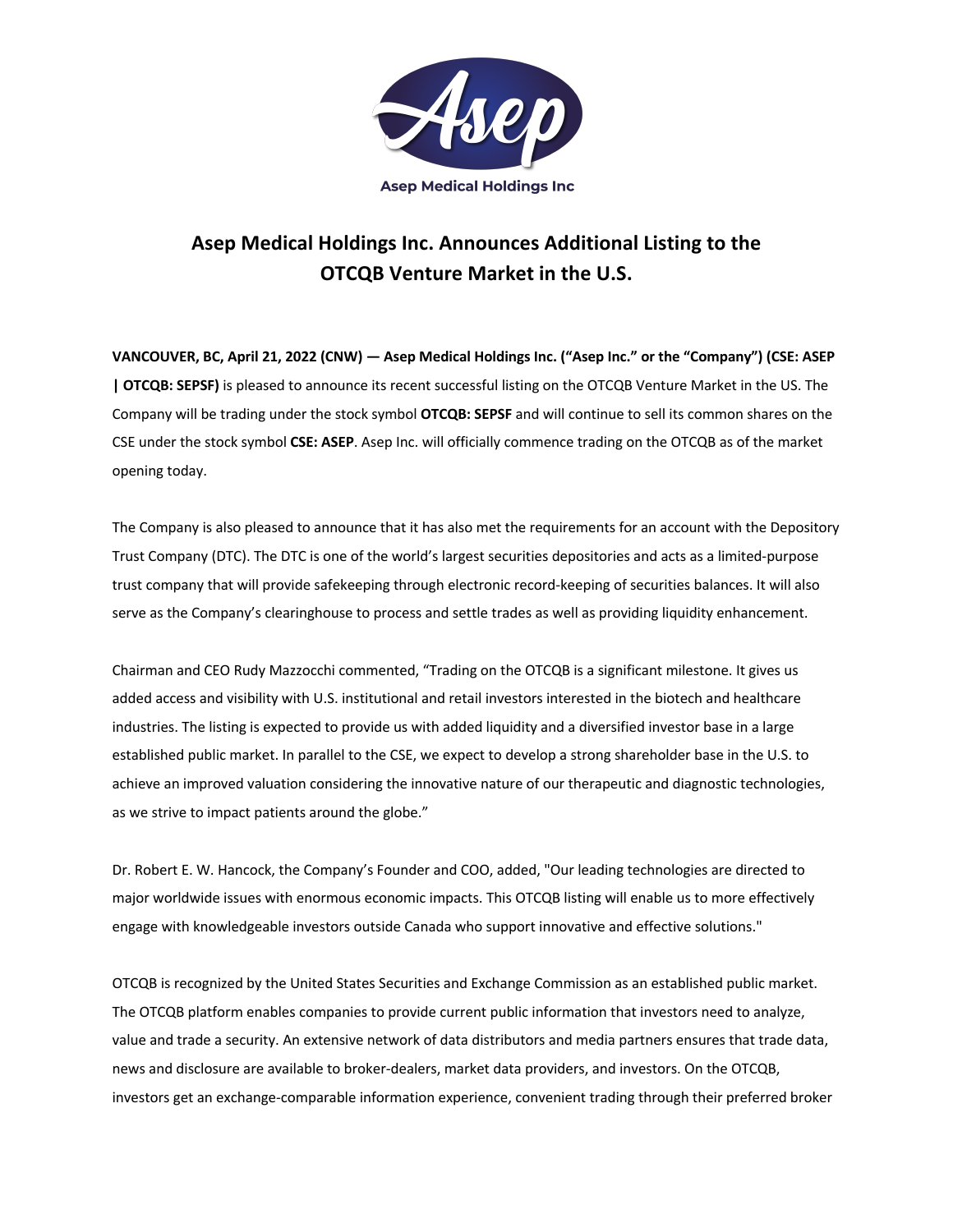or financial advisor, transparent pricing with real-time quotes, and trusted disclosure. Investors can find quotes and market information about the Company at https://www.otcmarkets.com/stock/SEPSF/overview.

## **ABOUT ASEP MEDICAL HOLDINGS INC.**

Asep Inc. is dedicated to addressing antibiotic failure by developing novel solutions for significant unmet medical needs. The Company is a consolidation of two existing private companies (Sepset Biosciences Inc. and ABT Innovations Inc.) that are both in the advanced development of both proprietary diagnostic tools, enabling the early and timely identification of severe sepsis as well as broad-spectrum therapeutic agents to address multidrugresistant biofilm infections.

Sepset Biosciences Inc. is developing a diagnostic technology that involves a patient gene expression signature that predicts severe sepsis, one of the significant diseases leading to antibiotic failure since antibiotics are the primary treatment for sepsis. Despite this, sepsis is responsible for nearly 20% of all deaths on the planet. The Sepset<sup>ER</sup> test is a blood-based gene expression assay that is straightforward to implement, and results are obtained in about an hour in the emergency room or intensive care unit. This proprietary diagnostic technology differs from current diagnostic tests in enabling diagnosis of severe sepsis within 1-2 hours of first clinical presentation (i.e., in the emergency room), while other diagnostics only provide diagnosis after 24-36 hours. Asep Inc. believes this will enable critical early decisions to be made by physicians regarding appropriate therapies and reduce overall morbidity and mortality due to sepsis.

ABT Innovations Inc.'s peptide technology covers a broad range of therapeutic applications, including bacterial biofilm infections (medical device infections, chronic infections, lung, bladder, wound, dental, skin, ear-nose and throat, sinusitis, orthopaedic, etc.), anti-inflammatories, anti-infective immune-modulators and vaccine adjuvants.

## **ABOUT SEPSIS**

Sepsis is the body's dysfunctional response to infection and is very common, occurring in 49-million individuals globally. Recently the situation has worsened since sepsis is the cause of death in most patients who die from COVID-19. Sepsis is tremendously complex, and early symptoms are relatively non-specific, including fever, fatigue, hyperventilation and a fast heart rate — symptoms can also occur in other diseases. The most severe form of the disease, which occurs for up to one-half of all patients with suspected sepsis, leads to multi-organ failure and, in 23% of cases, death. Current diagnostic tools deliver results after approximately 24-36 hours, often delaying the initiation of treatment.

**FOR MORE INFORMATION, PLEASE CONTACT —** Rudy Mazzocchi, CEO Asep Medical Holdings Inc.